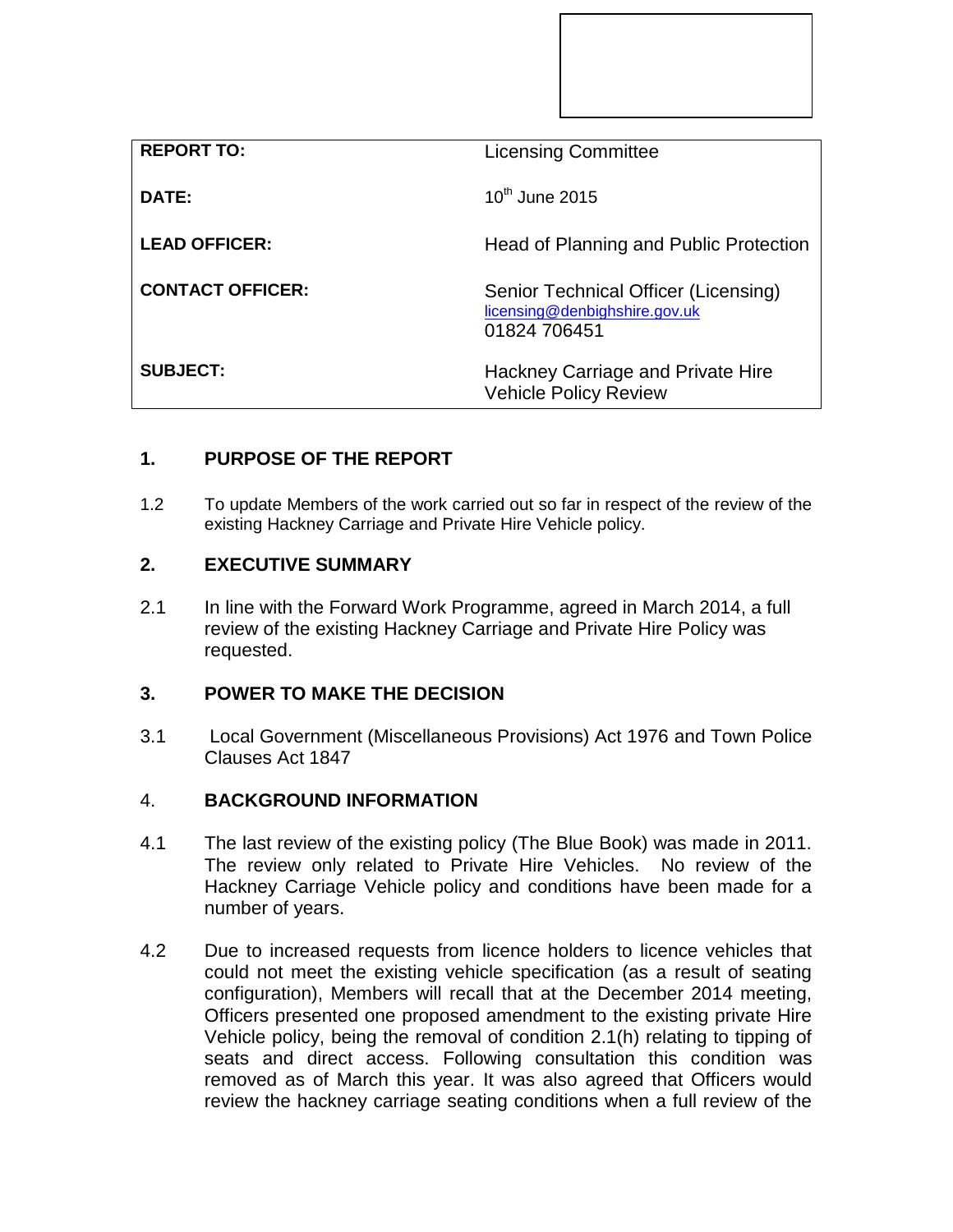Blue Book was carried out.

- 4.3 Officers have met with colleagues from Fleet Services to discuss the future needs for vehicle specification and testing requirements, for both Hackney Carriage and Private Hire vehicles.
- 4.4 Officers from Fleet Services would like to come along to a future meeting of the Committee, to provide Members with up to date advice and guidance on vehicle safety and regulations, in particular to the testing of vehicles. If Members were in favour of this taking place, it is suggested that Officers from Fleet Services attend the next scheduled Committee Meeting in September.
- 4.5 The review will need to investigate the suitability of all vehicles, to meet the different demands of the travelling public, to include the existing age policy, and upper age policy, also consideration whether a vehicle colour policy is necessary and appropriate.
- 4.6 Serious consideration is needed as to whether hackney carriage vehicles should all be fully accessible, or whether purpose built vehicles would be more suited to the demands of the County.
- 4.7 When drafting the proposed amended policy, consideration should be given to applicants and existing licence holder regarding any potential financial burdens that may occur as a result of the proposals, but in doing so it should not be the overriding concern, which is the protection and safety of the travelling public.
- 4.8 The Corporate Plan should also be referred to when drafting the policy to ensure that the proposed policy makes it easier for businesses to operate, wherever possible reducing bureaucracy, streamlining processes and providing high quality advice and support.
- 4.9 Officers have prepared an Action Plan to follow, which is attached to the Forward Work Programme report. Members will see that there are a number of scheduled workshop sessions planned, and it is suggested that, if Members are minded, to nominate one or two Committee Members to attend the workshop sessions.

### 5. **RECOMMENDATION**

5.1 That Members note the contents of the report and invite Fleet Services to the September Committee to provide a presentation on vehicle specification and testing.